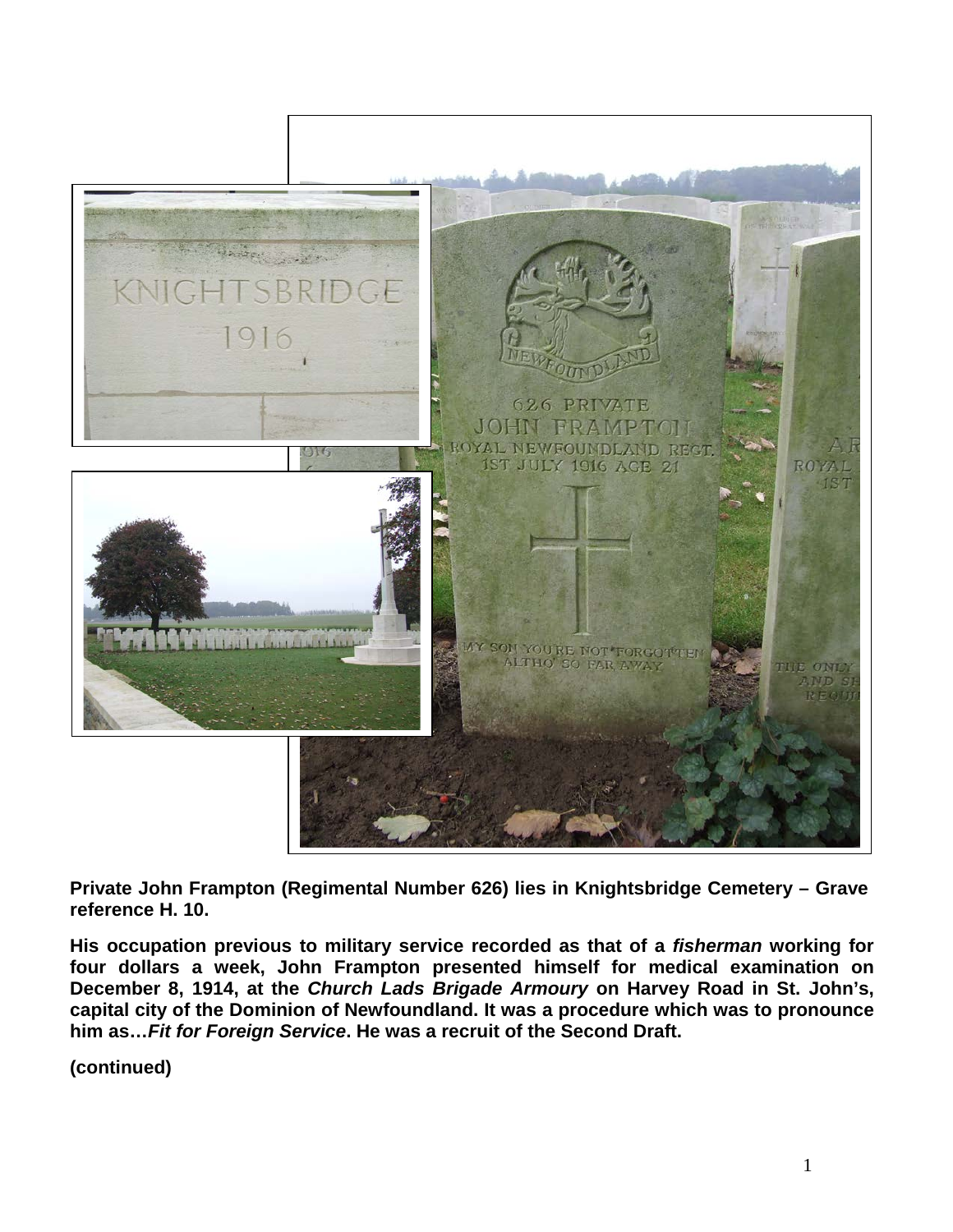2

**Six days later John Frampton was to return to the** *C.L.B. Armoury***, there to enlist – engaged at the private soldier's daily rate of a single dollar a day plus a ten-cent** *Field Allowance***. It appears that he also attested on that same December 14.** 

**Private Frampton was to spend the several weeks after his enlistment, awaiting departure for** *overseas service***, in St. John's. His papers show that he boarded at the residence of a Mrs. Hutchings of 150, Gower Street, an arrangement which was subsidized by the Newfoundland government.**

**On the fourth day of February of 1915, the first reenforcements – this was 'C' Company - for the Newfoundland contingent, which by this time was serving in Scotland (see further below), were to embark via the sealing tender** *Neptune* **onto the SS** *Dominion* **– the vessel having anchored to the south of St. John's, off Bay Bulls, because of ice conditions.** 

**The vessel was then to sail - and Private Frampton thus departed Newfoundland for** *overseas service* **- a day later again, on February 5, for trans-Atlantic passage to the United Kingdom.**

**(Right above:** *The image of the steamer 'Dominion' - launched in 1894 as the 'Prussia' - is from the Old Ship Picture Galleries web-site. An older vessel, she was to be requisitioned during the latter part of the Great War as a store and supply ship. She survived the conflict to be scrapped in 1922***.)**

*\*There appears to be some confusion in some sources as to whether these troops were 'C' or 'D' Company. However, 'D' Company was to go overseas some time later on 'Stephano' to Halifax and then on 'Orduña' to Liverpool.*

**(Right above:** *The photograph of personnel of 'C' Company on board the 'Neptune' on the way to the harbour at Bay Bulls is from the Provincial Archives***.)**

**Having disembarked in the English west-coast port-city of Liverpool, the Newfoundlanders entrained for Edinburgh, the first Newfoundland Regiment contingent having by this time been posted to the historic Castle in Scotland's capital city. There they were to provide the garrison, thus being the first unit from overseas ever to do so.** 

**Private Frampton and the other new-comers reported** *to duty* **at Edinburgh Castle on February 16.** 

**(Right above:** *Edinburgh Castle dominates the city from its position on the summit of Castle Hill***. – photograph from 2011)**

**\* \* \* \* \***





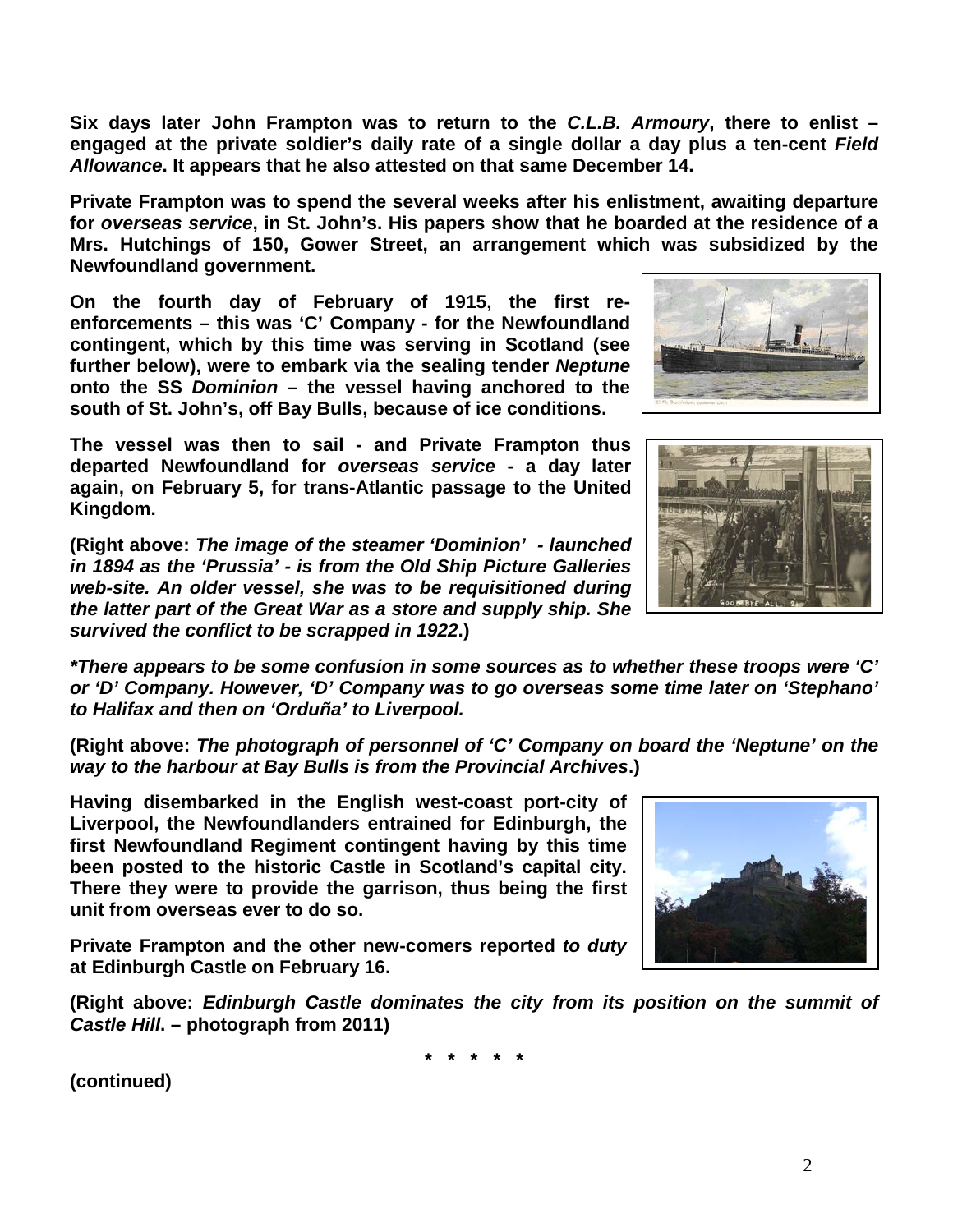**Five to six months before that time, in the late summer and early autumn of 1914 there had been a period of training of some five weeks on the shores of** *Quidi Vidi Lake* **in the east end of St. John's for the newly-formed Newfoundland Regiment's first recruits - to become 'A' and 'B' Companies - during which time the authorities had also been preparing for the Regiment's transfer overseas.**

**This first Newfoundland contingent was to embark on October 3, in some cases only days after enlistment and/ or attestation. To become known to history as the** *First Five Hundred* **and also as the** *Blue Puttees***, on that day they had boarded the Bowring Brothers' vessel** *Florizel* **awaiting in St. John's Harbour.**

**The ship would sail for the United Kingdom on the morrow, October 4, 1914, to its rendezvous with the convoy carrying the 1st Canadian Division overseas, off the south coast of the Island.** 

**(Right above:** *The image of Florizel at anchor in the harbour at St. John's is by courtesy of Admiralty House Museum***.)**





**(Right:** *Fort George, constructed in the latter half of the eighteenth century, still serves the British Army to this day***. – photograph from 2011)**

**In the United Kingdom this first Newfoundland contingent was to train in three venues during the late autumn of 1914 and then the winter of 1914-1915: firstly in southern England on the Salisbury Plain; then in Scotland at** *Fort George* **– on the Moray Firth close to Inverness; and lastly at Edinburgh Castle – where, as recorded beforehand, it was to provide the first garrison from outside the British Isles – and where 'C' Company and Private Frampton, as also cited beforehand, would arrive from Newfoundland on February 16 of 1915.**

**\* \* \* \* \***

**Some three months later, on May 11, and three weeks into spring – although in Scotland there was apparently still snow - the entire Newfoundlanders unit was ordered moved to**  *Stobs Camp***, all under canvas and south-eastwards of Edinburgh, in the vicinity of the town of Hawick.**

**It was to be at** *Stobs Camp* **that the Newfoundland contingent received the reenforcements from home – 'F' Company which arrived on July 10, 1915 - that would bring its numbers up to that of British Army establishment battalion strength\*. The now-formed 1st Battalion of the Newfoundland Regiment was thus rendered eligible to be sent on '***active service***'.**

**\****This was approximately fifteen hundred, sufficient to furnish four 'fighting' companies, two re-enforcement companies and a headquarters staff.*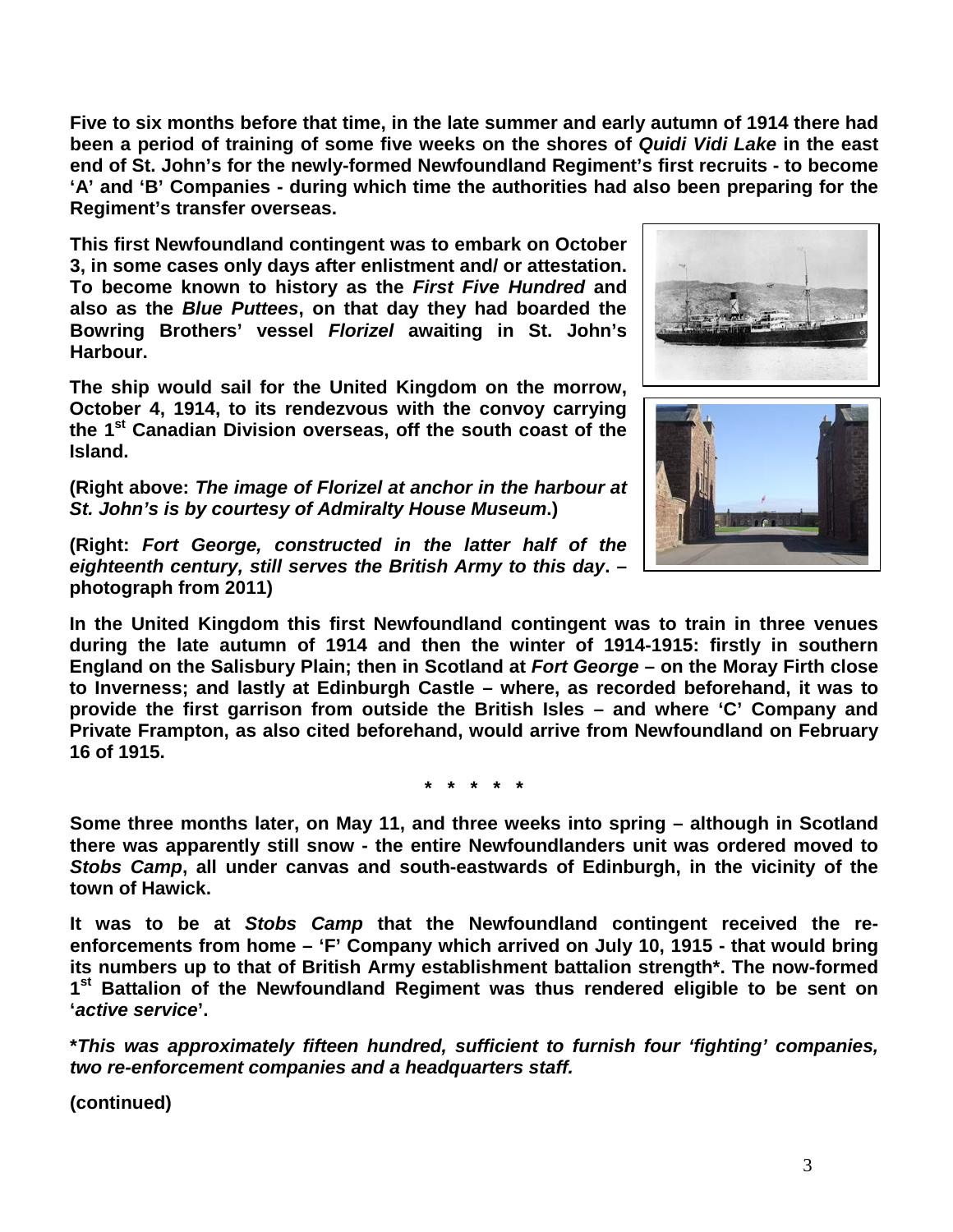**(Right above:** *The image of Megantic, here in her peace-time colours of a 'White Star Line' vessel, is from the Old Ship Picture Galleries web-site***.)**

**attached to the 88th Brigade of the 29th Division of the (British) Mediterranean Expeditionary Force.**

**(Right below:** *The Newfoundland Regiment marches past on the training ground at Stobs Camp and is presented with its Colours on June 10, 1915.* **– by courtesy of Reverend** 

**Meanwhile the two junior Companies, 'E' – last arrived at Edinburgh and the aforementioned 'F', were ordered transferred to Scotland's west coast, to Ayr, there to provide the nucleus of the newly-forming 2nd (***Reserve***) Battalion.**

**At the beginning of that August of 1915, the four senior Companies, 'A', 'B', 'C' and 'D', were then sent south from**  *Stobs Camp* **to undergo a final two weeks of training, as well as an inspection by the King, at Aldershot. This force, now the 1st Battalion of the Newfoundland Regiment, was thereupon** 

**(Right above:** *George V, by the Grace of God, of the United Kingdom of Great Britain and Ireland and of the British Dominions beyond the Seas, King, Defender of the Faith, Emperor of India* **– the photograph is from**  *Bain News Services* **via the** *Wikipedia* **web-site.)**

**It was during this period at Aldershot, on August 15, that Private Frampton was prevailed upon to re-enlist, on this occasion for the** *duration of the war\****.**

**\****At the outset of the War, perhaps because it was felt by the authorities that it would be a conflict of short duration, the recruits enlisted for only a single year. As the War progressed, however, this was obviously going to cause problems and the men were encouraged to re-enlist***.**

**(Right:** *Some of the personnel of 'A', 'B', 'C' and 'D' Companies of the 1st Battalion of the Newfoundland Regiment at Aldershot in August of 1915, prior to its departure to active service on the Gallipoli Peninsula* **– from** *The Fighting Newfoundlander* **by Col. G.W.L. Nicholson, C.D.)**

**Wilson Tibbo and Mrs. Lillian Tibbo)**

**On August 20, 1915, Private Frampton and the Newfoundland unit embarked in the Royal Navy Harbour of Devonport onto the requisitioned passenger-liner** *Megantic* **for passage to the Middle East and to the fighting against the Turks. There, a month later – having spent some two weeks billeted in British barracks in the vicinity of the Egyptian capital, Cairo - on September 20, the 1st Battalion landed at** *Suvla Bay* **on the**  *Gallipoli Peninsula***.**





WHITE STAR-DOMINION.



CANADIAN SERVICE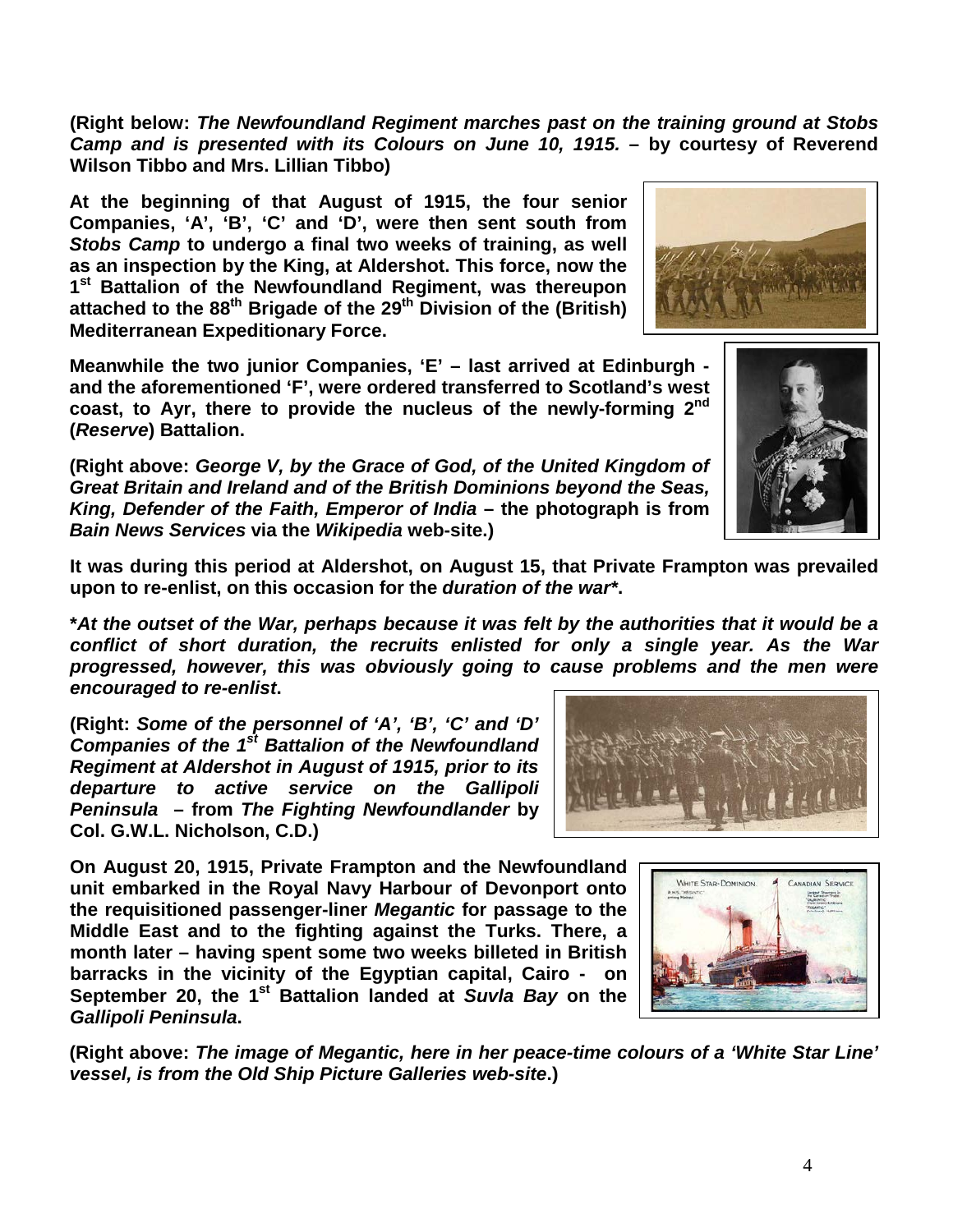**(Right:** *Kangaroo Beach, where the officers and men of the 1st Battalion, Newfoundland Regiment, landed on the night of September 19-20, 1915, is to be seen in the distance at the far end of Suvla Bay. The remains of a landing-craft are still clearly visible in the foreground on 'A' Beach***. – photograph taken in 2011)**

**(Right below:** *Newfoundland troops on board a troop-ship anchored at Mudros: either Megantic on August 29, Ausonia on September 18, or Prince Abbas on September 19 – Whichever the case, they were yet to land on Gallipoli***. – from Provincial Archives)**

**(Right below:** *A century later, the area, little changed from those far-off days, of the Newfoundland positions at Suvla, and where the 1st Battalion of the Newfoundland Regiment was to serve during the autumn of 1915* **– photograph from 2011)**

**When the Newfoundlanders landed from their transport ship at**  *Suvla Bay* **on that September night of 1915 they were to disembark into a campaign that was already on the threshold of collapse.**

**Not only in the area where the Newfoundland Battalion was to serve but, even ever since the very first days of the operation in April of 1915, the entire** *Gallipoli Campaign,* **including the operation at** *Suvla Bay,* **had proved to be little more than a debacle:** 

**Flies, dust, disease, the frost-bite and the floods – and of course the casualties inflicted by an enemy who was to fight a great deal better than the British High Command\* had ever anticipated – were eventually to overwhelm the British-led forces and those of the French, and it would finally be decided to abandon not only** *Suvla Bay* **but the entire** *Gallipoli* **venture.**

**(Right:** *No-Man's-Land at Suvla Bay as seen from the Newfoundland positions* **– from** *Provincial Archives***)**

**(Right:** *An un-identified Newfoundland soldier in the trenches at Suvla Bay –* **from** *Provincial Archives***)**

*\*Many of the commanders chosen were second-rate, had been brought out of retirement, and had little idea of how to fight – let alone of how to win. One of the generals at Suvla, apparently, had handed in his resignation during the Campaign and had just gone home.* 









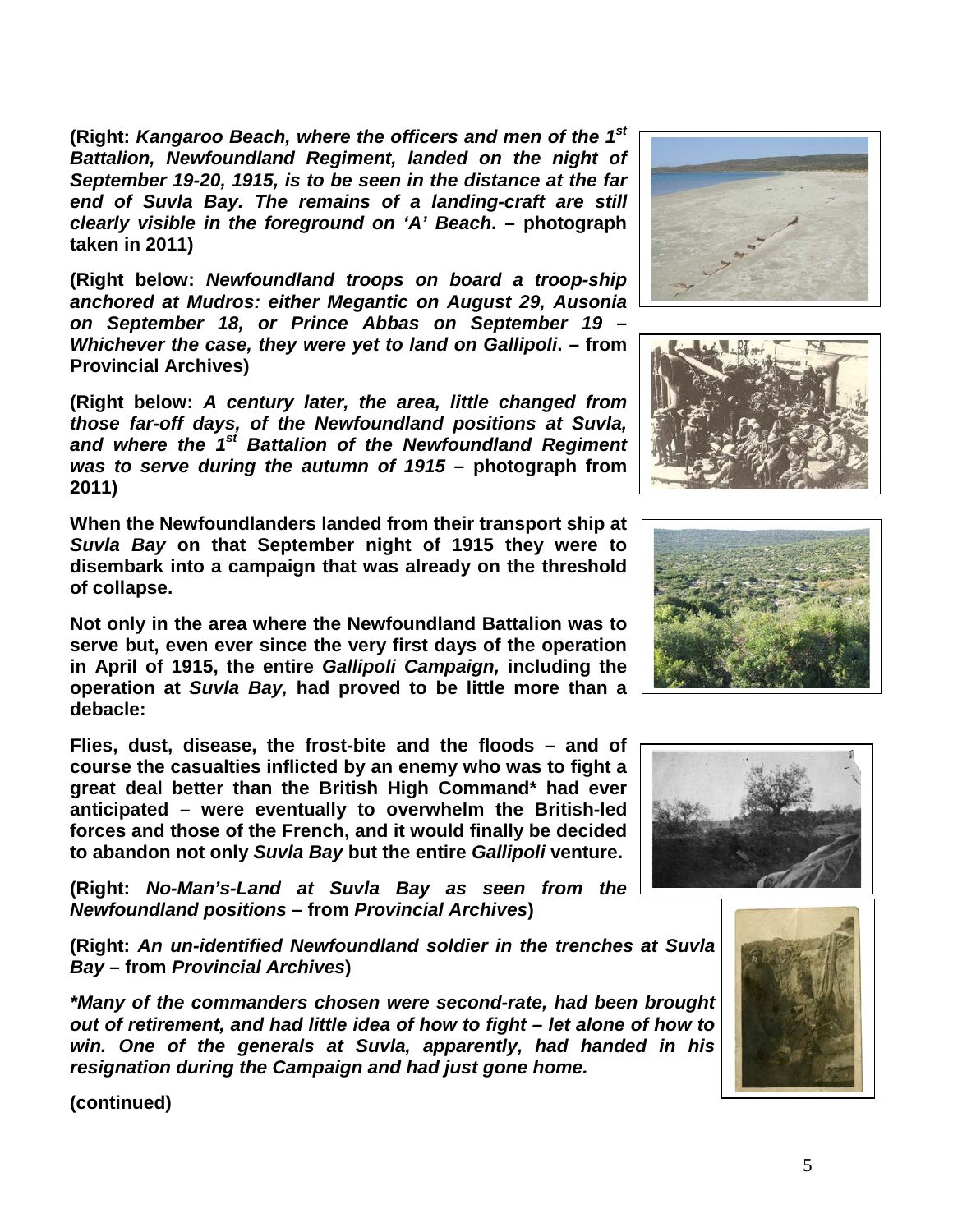**November 26 of 1915 would see perhaps the nadir of the Newfoundland Battalion's fortunes at Gallipoli; there was to be a freak rain-, snow- and ice-storm strike the** *Suvla Bay* **area and the subsequent floods had wreaked havoc amongst the forces of both sides. For several days, survival rather than the enemy was to be the priority.**

**There were to be many casualties on both sides, some of them, surprised by the sudden inundation of their positions, fatalities who had drowned in their trenches – although no Newfoundlanders were to be among that number. Numerous, however, were those afflicted by trench-foot and by frost-bite.**

**\* \* \* \* \***

**Private Frampton was admitted into the 54th Casualty Clearing Station at** *Suvla Bay* **on that same November 26, 1915 – but likely during the hours before that cataclysmic storm there to be diagnosed as suffering from neither trench-foot nor frost-bite but jaundice. From there he was eventually evacuated to the 2nd Australian Hospital at Mudros on the Greek island of Lemnos, some seventy kilometres distant, into which he was admitted on November 29.**

**(Right:** *By the end of the year 1915, Allied medical facilities – a great number of them under canvas as shown - almost completely surrounded the bay and the minuscule harbour at Mudros***. – from**  *Illustration***)**

**After some two weeks of medical treatment, Private Frampton was subsequently transferred to the** *Lowland Convalescent Camp***, also at Mudros, on December 12, and from there on December 24, Christmas Eve, he was embarked onto His Majesty's Hospital Ship** *Aquitania* **to be invalided to the United Kingdom. The vessel sailed on Boxing Day.**

**(Right above:** *His Majesty's Hospital Ship Aquitania, in the centre of the picture, and His Majesty's Transport Olympic – both vessels requisitioned ocean-going passenger-liners, in Mudros Harbour in the autumn of 1915* **– from a photograph originally from the** *Imperial War Museum***, London)**

**Upon his arrival back in England - as was to be the case with many other sick and wounded Newfoundland servicemen – Private Frampton was admitted into the 3rd London General Hospital in the south-west Borough of Wandsworth – in** *his* **case on January 3 of the New Year, 1916.** 

**(Right above:** *The main building of what was to become the 3rd London General Hospital during the Great War had originally been opened on July 1st of 1859, as a home for the orphaned daughters of British soldiers, sailors and marines***. – photograph from 2010)**





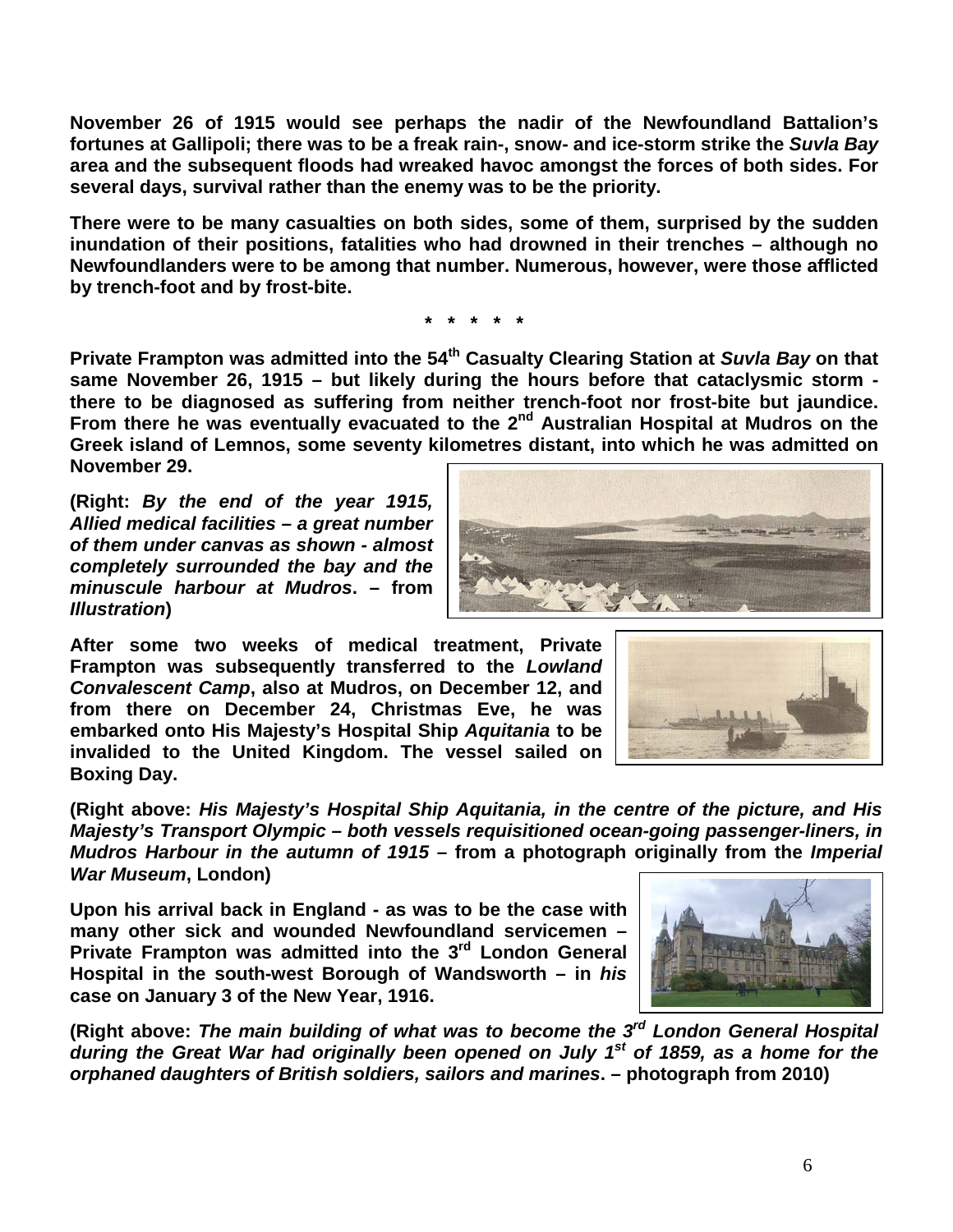**(Right:** *A party of Newfoundland patients dressed in hospital uniform but otherwise, unfortunately unidentified, here seen convalescing in the grounds of the 3rd London General Hospital at Wandsworth –* **by courtesy of Reverend Wilson Tibbo and Mrs. Lillian Tibbo)**

**Discharged on January 24 he was granted the customary ten-day furlough allowed those military personnel released from hospital, a leave which he spent at the** *Waverley Hotel* **in Edinburgh, an establishment which offered a special rate for servicemen. Following this period of leave, Private Frampton was briefly posted to the Regimental Depot at Ayr where he reported** *to duty* **on February 2.**

**(Right:** *The owners of the small chain of Waverley hotels applied special rates for service personnel during the period of the Great War, a gesture much appreciated by thousands of those in uniform at the time***. – image from Wikipedia)**

**At the end of this summer of 1915, the once-Royal Borough of Ayr on Scotland's west coast was to begin to serve as the overseas base for the 2nd (***Reserve***) Battalion of the Newfoundland Regiment from where – as of November of 1915 and up until January of 1918 - re-enforcement drafts from home were to be despatched to bolster the 1st Battalion's numbers, at first to the Middle East and then later to the**  *Western Front***.**

**(Right above:** *An aerial view of Ayr, likely from the period between the Wars: Newton-on Ayr, where were quartered the 'other ranks', is to the left of the River Ayr and the Royal Borough, where were housed the officers, is to the right***. – by courtesy of the** *Carnegie Library* **at Ayr)**

**(Right:** *The High Street in Ayr as shown on a postcard of the time, the imposing Wallace Tower – it stands to this day (2017) - dominating the scene* **– by courtesy of Reverend Wilson Tibbo and Mrs Lillian Tibbo.**

**On March 28 of 1916 Private Frampton was a soldier of the 3rd Re-enforcement Draft which passed through the English south-coast port of Southampton to board His Majesty's Transport** *Archangel* **en route to Rouen, capital city of Normandy and site of the large British Expeditionary Force Base Depot where the contingent reported for ultimate training and organization.**

**(Right above:** *The image of a troop-laden 'Archangel' leaving port is from the Old Ship Picture Galleries web-site***.)**

![](_page_6_Picture_8.jpeg)

![](_page_6_Picture_9.jpeg)

![](_page_6_Picture_10.jpeg)

![](_page_6_Picture_11.jpeg)

![](_page_6_Picture_12.jpeg)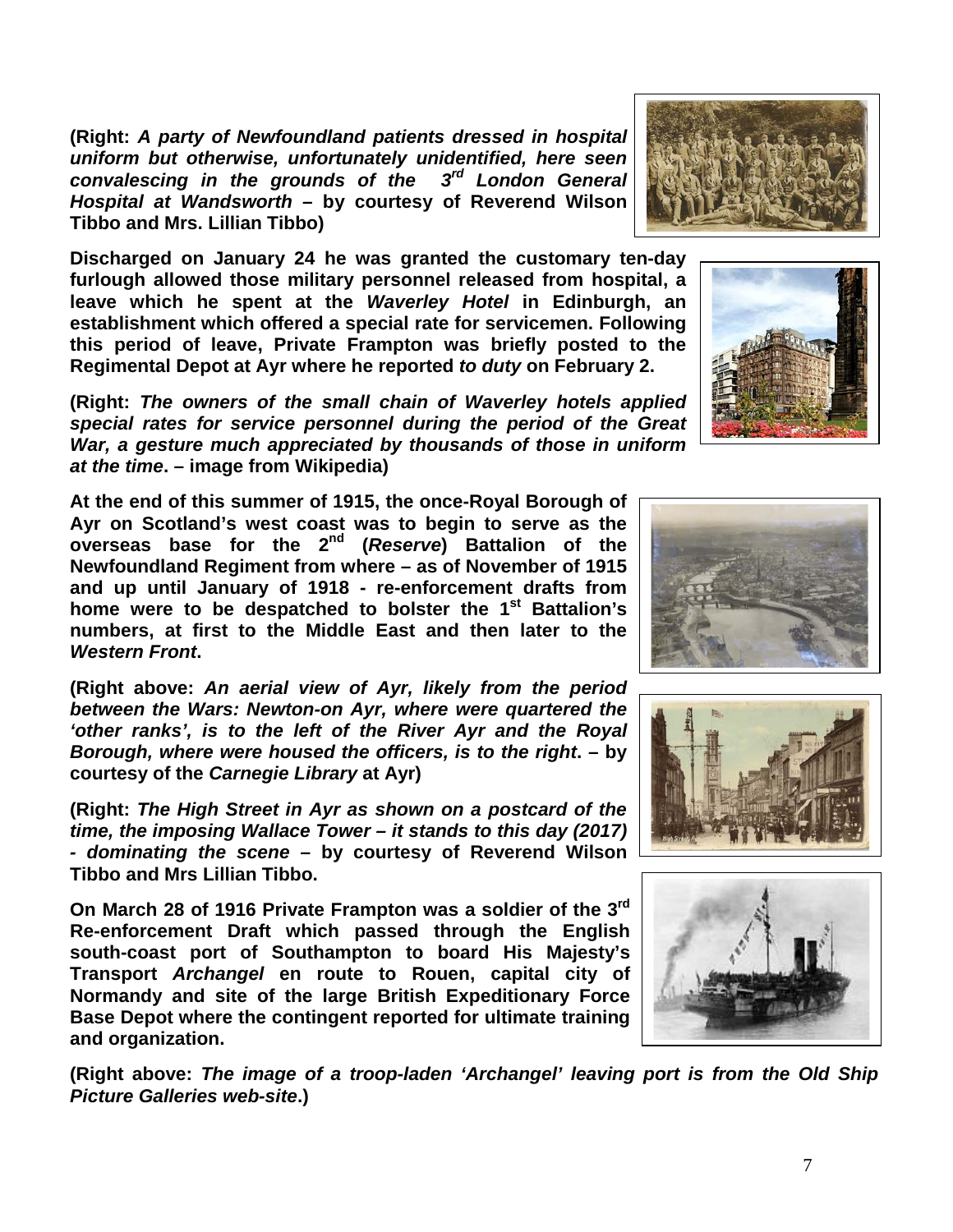**Private Frampton's draft of two-hundred eleven men and two officers was subsequently forwarded to rendezvous on April 15 with the parent Newfoundland Battalion – by now returned from Egypt, at the community of Englebelmer, just a few kilometres behind the forward area of the** *Western Front***.**

**(Right:** *British troops disembark at Rouen en route to the Western Front***. – from** *Illustration***)**

*\*Apparently the standard length of time for this final training at the outset of the war had been ten days – although this was to become more and more flexible as the War progressed - in areas near Rouen, Étaples, LeHavre and Harfleur that became known notoriously to the troops as the Bull Rings.*

**\* \* \* \* \***

**In the weeks and days following Private Frampton's departure from** *Suvla Bay***, the British position there had become untenable and thus on the night of December 19-20, they had abandoned the area – the Newfoundlanders, the only non-British unit to serve there, to form a part of the rear-guard. Some of the Battalion personnel were to be evacuated to the nearby island of Imbros, some to Lemnos, further away, but in neither case had the respite been of a long duration; the 1st Battalion would be transferred only two days later to the area of** *Cape Helles***, on the western tip of the** *Gallipoli Peninsula***.**

**(Right above:** *Cape Helles as seen from the Turkish positions on the misnamed Achi Baba, positions which were never breached: The Newfoundland positions were to the right-hand side of the picture***. – photograph from 2011)**

**(Right:** *'W' Beach at Cape Helles as it was only days before the final British evacuation* **– from** *Illustration***)**

**The British, Indian and** *Anzac* **forces – the Australian and New Zealand Army Corps was also to serve at** *Gallipoli* **– had now only been marking time until a complete withdrawal of the**  *Peninsula* **could be undertaken.** 

**This final operation had taken place on the night of January 8- 9, the Newfoundland Battalion to furnish part of the British rear-guard on this second occasion also.**

*\*Lieutenant Owen Steele of St. John's, Newfoundland, is cited as having been the last soldier of the Mediterranean Expeditionary Force to step into the final small boat to sail from the Gallipoli Peninsula.*

![](_page_7_Picture_11.jpeg)

![](_page_7_Picture_12.jpeg)

![](_page_7_Picture_13.jpeg)

![](_page_7_Picture_14.jpeg)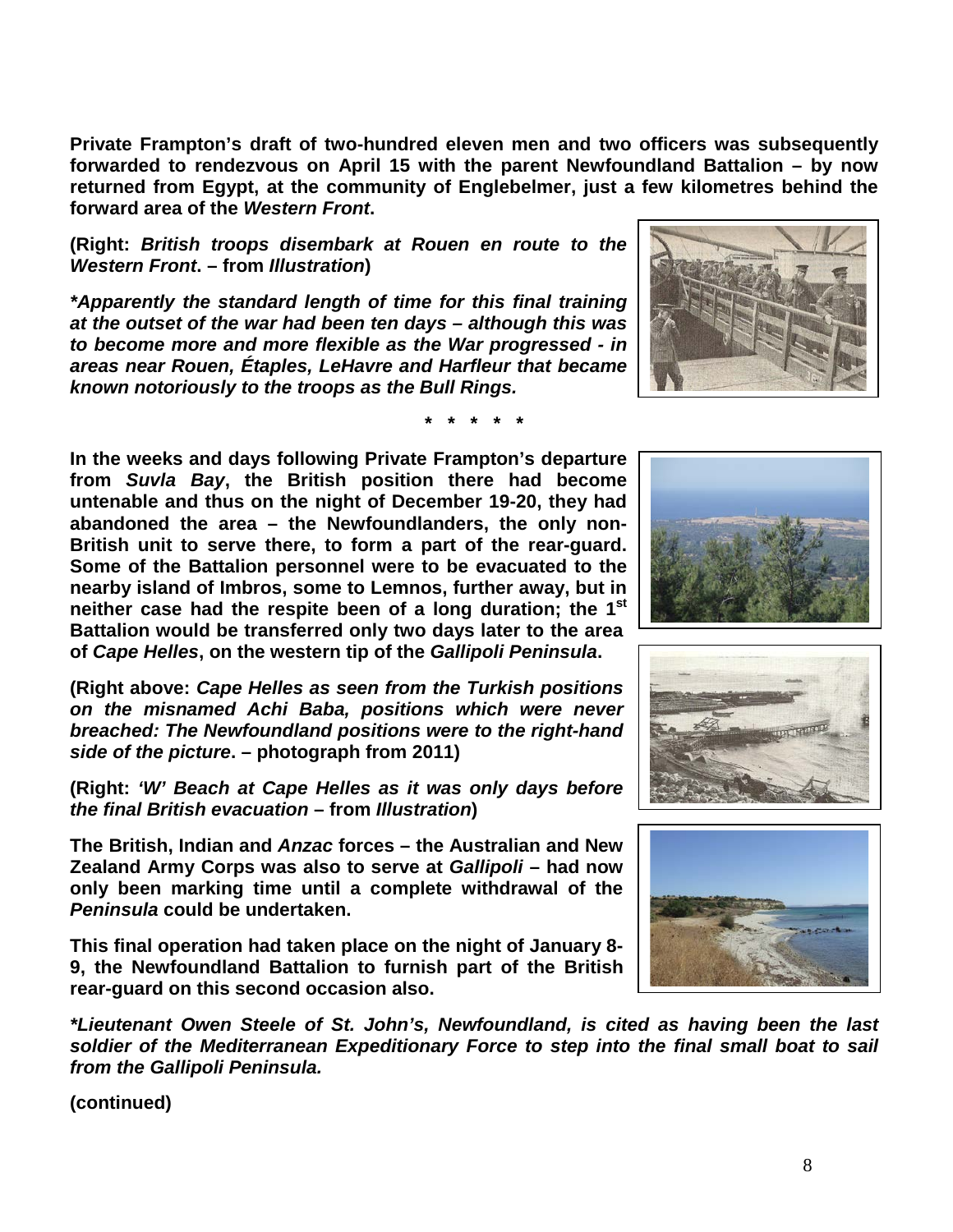**(Preceding page:** *'W' Beach almost a century after its abandonment by British forces in January of 1916 and by the Newfoundlanders who were to be the last soldiers off the beach***:** *Vestiges of the wharves in the black-and-white picture are still to be seen.* **– photograph from 2011)**

**Immediately after the British had evacuated the entire** *Gallipoli Peninsula* **in January of 1916, the Newfoundland Battalion was to be ordered to the Egyptian port-city of**  Alexandria, to arrive there on the 15<sup>th</sup> of that month. The Newfoundlanders had then **immediately been transferred southward to the vicinity of Suez, a port at the southern end of the Canal which bears the same name, there to await further orders since, at the time,**  the subsequent destination of the British 29<sup>th</sup> Division had yet to be decided<sup>\*</sup>.

*\*Bulgaria had entered the conflict on the side of the Central Powers, and Salonika was soon to become a theatre of war.*

**(Right:** *The British destroy their supplies during the final evacuation of the Gallipoli Peninsula. The men of the 1st Battalion of the Newfoundland Regiment were among the last to leave on two occasions, at both Suvla Bay and Cape Helles***. – photograph taken from the battleship** *Cornwallis* **from**  *Illustration***)**

![](_page_8_Picture_4.jpeg)

**(Right below:** *Port Tewfiq at the south end of the Suez Canal as it was just prior to the Great War* **– from a vintage post-card)**

**After a two-month interim spent in the vicinity of Port Suez, the almost six-hundred officers and** *other ranks* **of the 1st Battalion had boarded His Majesty's Transport** *Alaunia* **at Port Tewfiq, on March 14 to begin the voyage through the** *Suez Canal* **en route to France. The Newfoundlanders would disembark eight days afterwards in the Mediterranean portcity of Marseilles, on March 22.**

**(Right:** *British troops march through the port area of the French city of Marseilles***. – from a vintage post-card)**

**Some three days after the unit's disembarkation on March 22, the Newfoundland Battalion's train had found its way to the small provincial town of Pont-Rémy, a thousand kilometres to the north of Marseilles. It had been a cold, miserable journey, the blankets provided for the troops having inexcusably travelled unused in a separate wagon.**

**Having de-trained at the local station at two o'clock in the morning, the Newfoundlanders were now still to endure the long, dark march ahead of them before they would reach their billets at Buigny l'Abbé.**

![](_page_8_Picture_11.jpeg)

![](_page_8_Picture_12.jpeg)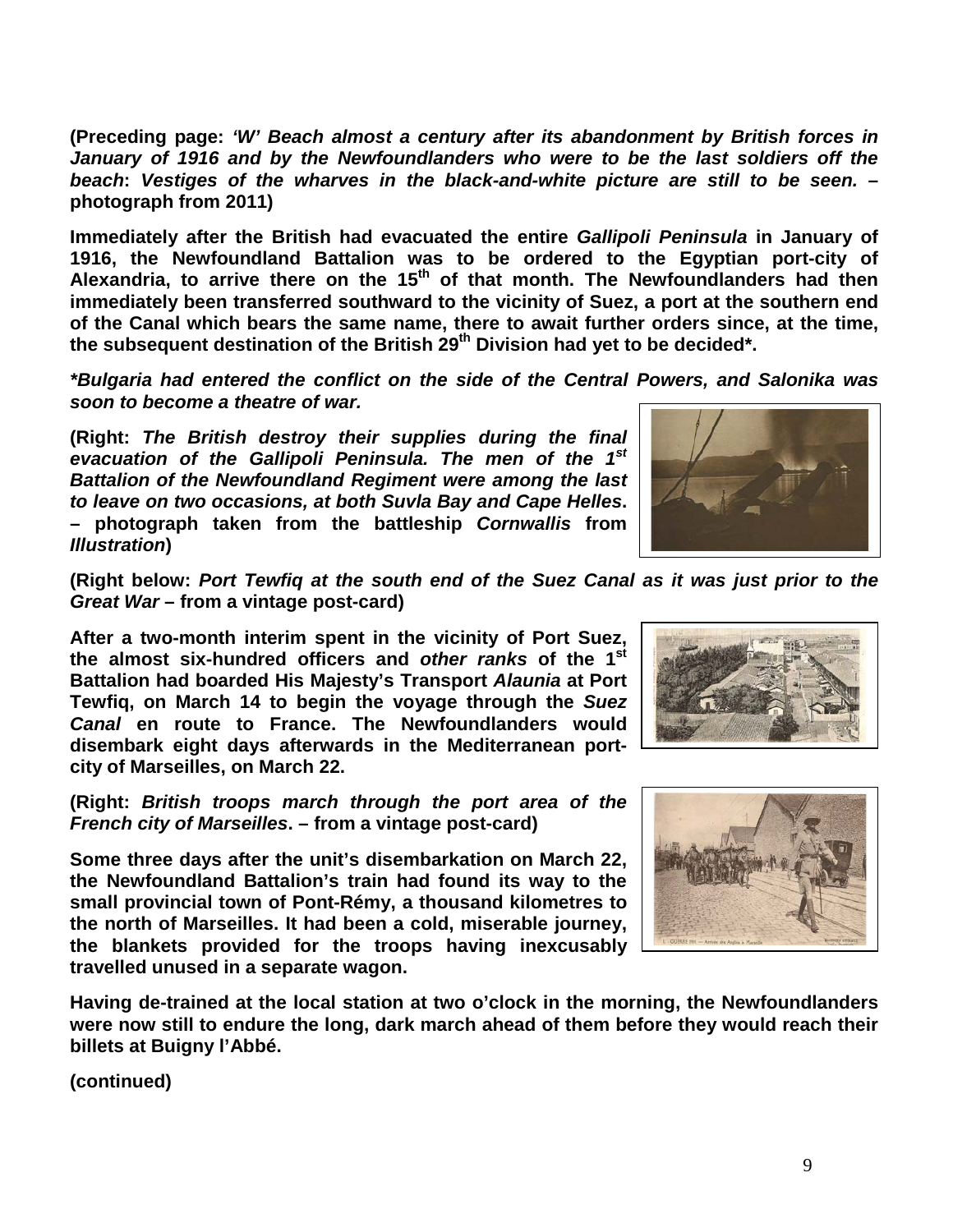**It is doubtful if many of those tired soldiers were to pay much attention to the slow-moving stream flowing under the bridge over which they then had marched on their way from the station. But some three months later** *the Somme* **was to have become a part of their history.**

**(Right:** *A languid River Somme as seen from the bridge at Pont-Rémy* **– photograph from 2010)**

**On April 13, the 1st Battalion subsequently marched into the village of Englebelmer – perhaps some fifty kilometres in all from Pont-Rémy - where it would be billeted, would receive reenforcements from Scotland via Rouen and, in two days' time, would be introduced into the communication trenches of the**  *Western Front.*

**The above-mentioned…***re-enforcements from Scotland via Rouen***…had, of course, been Private Frampton's detachment and it was thus on that April 15 of 1916 that he was to report back to the Newfoundland unit.**

**\* \* \* \* \***

**Just days following the Newfoundland Battalion's arrival on the** *Western Front***, two of the four Companies – 'A', and 'B' – were to take over several support positions from a British unit\* before the entire Newfoundland unit was then ordered to move further up for the first time into forward positions on April 22.**

*\*It should be said that the Newfoundland Battalion and twohundred men of the Bermuda Rifles who were serving at the time in the 2nd Lincolnshire Regiment Battalion, were then the only units at the Somme from outside the British Isles - true also on the day of the attack on July 1.*

**(Right:** *A part of the re-constructed trench system to be found in the Newfoundland Memorial Park at Beaumont-Hamel* **– photograph from 2009(?))**

**Having then been withdrawn at the end of that April to the areas of Mailly-Maillet and Louvencourt where they would be based for the next two months, the Newfoundlanders were soon to be preparing for the upcoming British campaign of that summer, to be fought on the ground named for the languid, meandering river,** *the Somme***, that flowed – and still does so today – through the region.** 

**If there is one name and date in Newfoundland history which is etched in the collective once-national memory, it is that of Beaumont-Hamel on July 1 of 1916; and if any numbers are remembered, they are those of the eight-hundred who went** *over the top* **in the third wave of the attack on that morning, and of the sixty-eight unwounded present at muster some twenty-four hours later\*.**

![](_page_9_Picture_10.jpeg)

![](_page_9_Picture_11.jpeg)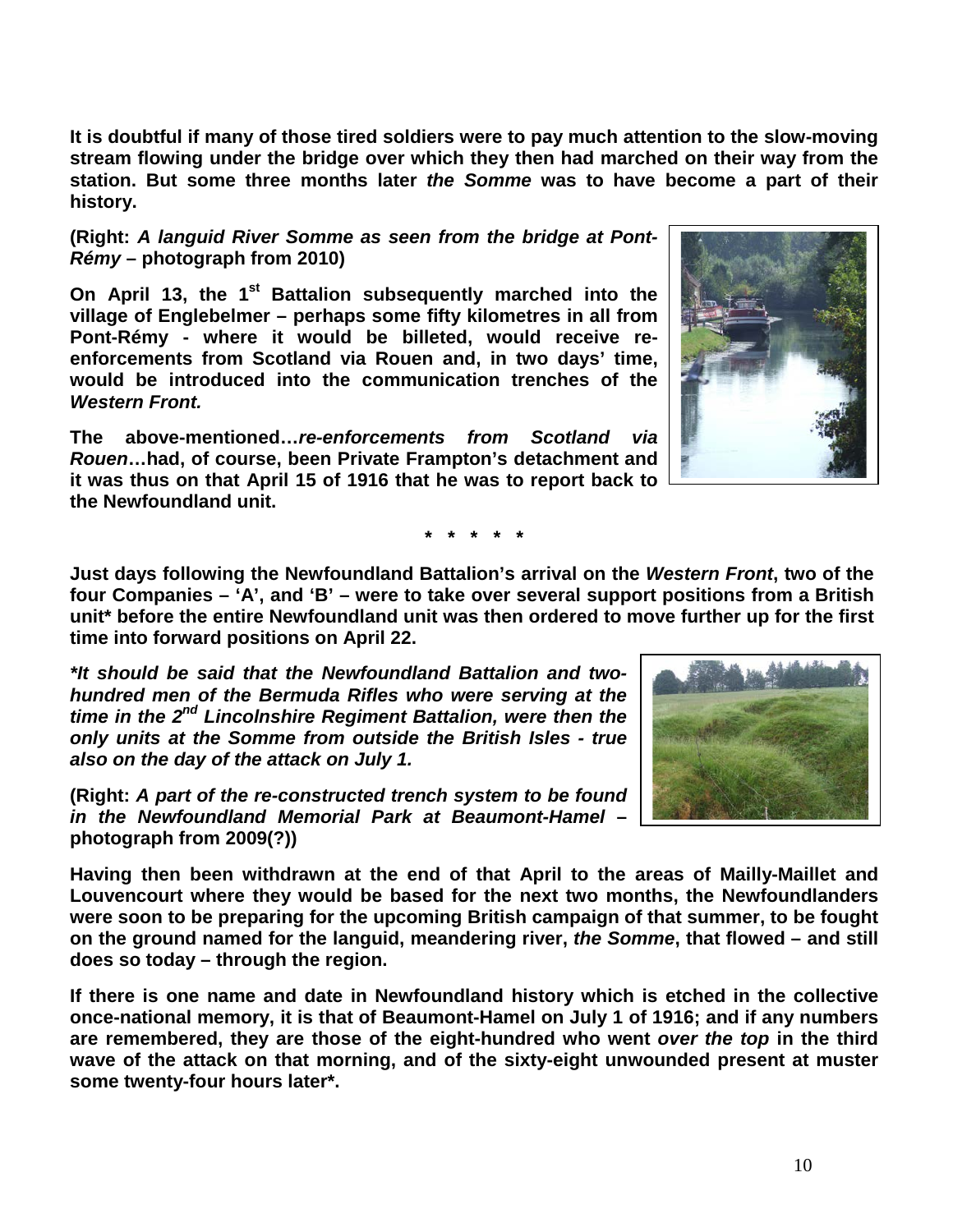**(Right:** *Beaumont-Hamel: Looking from the British lines down the hill towards Y Ravine Cemetery which today stands atop what was on the day a part of the German front-line defences: The Danger Tree is to the right in the photograph***. – photograph taken in 2009)**

**(Right below:** *A view of Hawthorn Ridge Cemetery Number 2 in the Newfoundland Memorial Park at Beaumont-Hamel* **– photograph from 2009(?))**

*\*Perhaps ironically, the majority of the Battalion's casualties was to be incurred during the advance from the third line of British trenches to the first line from where the attack proper was to be made, and while struggling through British wire laid to protect the British positions from any German attack.*

**There are other numbers of course: the fiftyseven thousand British casualties incurred in four hours on that same morning of which nineteen-thousand were recorded as having been** *killed in action* **or** *died of wounds***.** 

**It was to be the largest disaster** *ever* **in the annals of the British Army…and, just as depressing, the carnage of** *the Somme* **would continue for the next four and a half months.**

**(Right:** *Beaumont-Hamel is a commune, not a village***. – photographs from 2010 and 2015)**

*In fact, Beaumont-Hamel was a commune – it still exists today – at the time comprising two communities: Beaumont, a village on the German side of the lines, and Hamel which was behind those of the British. No-Man's-Land, on which the Newfoundland Memorial Park lies partially today, was on land that separated Beaumont from Hamel.* 

**(Right:** *A grim, grainy image purporting to be Newfoundland dead awaiting burial after Beaumont-Hamel –* **from…?)**

**The son of Robert Hall Frampton, fisherman, and of Emma Jane Frampton (née** *Hall***)\* – to whom he had allotted a daily seventy cents from his pay - of Freshwater, Bay Bulls, in the District of Ferryland, he was also brother to Louis, Bella, Robert, Sarah-Jane, William-Henry-Hall, Lillian and to Thourestine.**

*\*The couple was married on December 18, 1887.*

![](_page_10_Picture_11.jpeg)

![](_page_10_Picture_12.jpeg)

![](_page_10_Picture_13.jpeg)